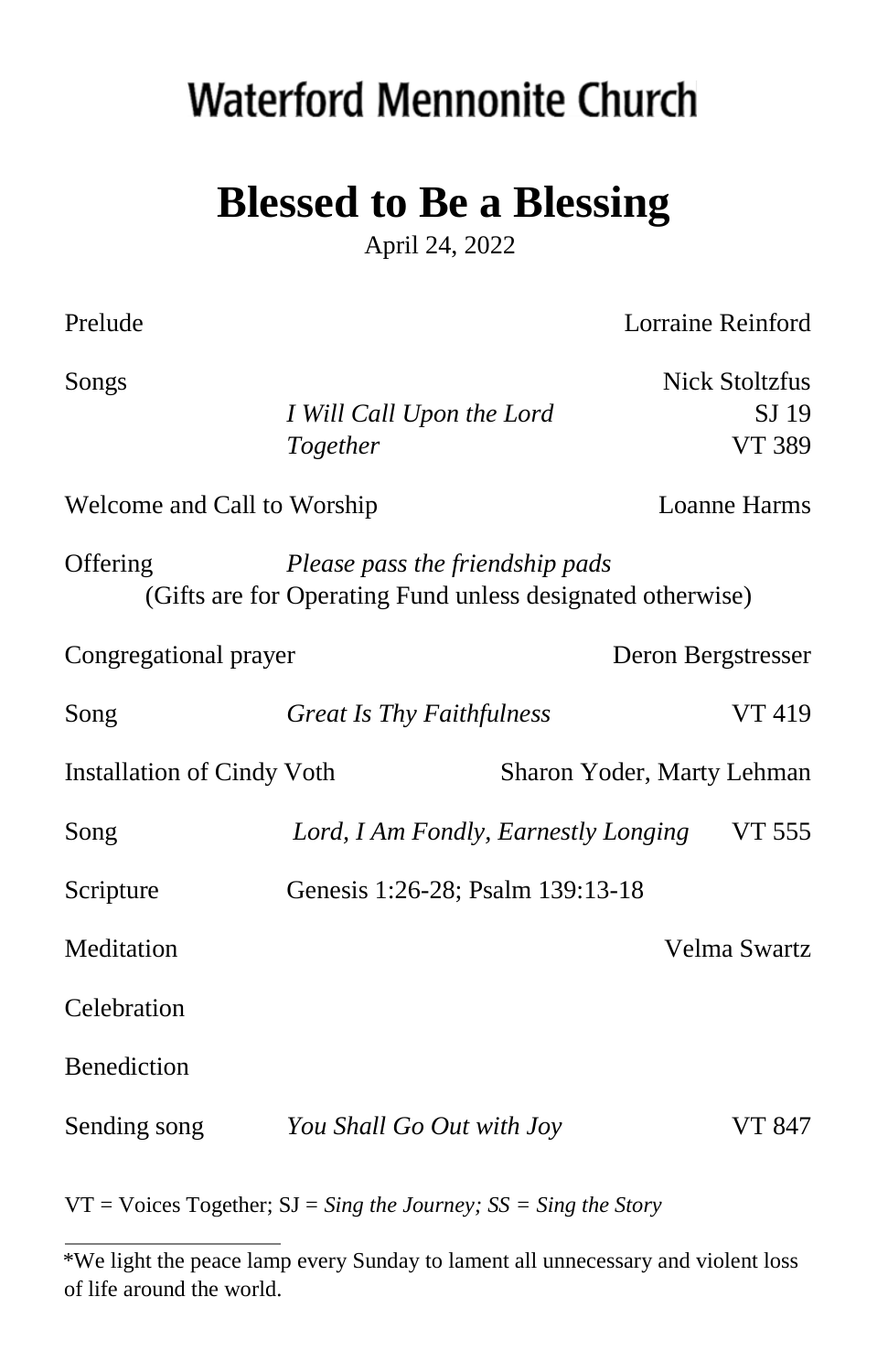#### **Welcome Guests**

We are glad to have you join us in worship today. If you have young children, there are sermon boards for children outside the sanctuary doors; please pick one up as you enter. Large print copies of the hymnal and hearing aid systems are available from the ushers.

#### **Pastoral Team**

| Cindy Voth, Pastoral Team Leader            |                       | $(574) 536 - 4816$ |
|---------------------------------------------|-----------------------|--------------------|
| Katie Misz, Family Life                     |                       | $(260)$ 214-4180   |
| Deron Bergstresser, Senior Adult Ministries | $(547)$ 350-9278      |                    |
| Frances Ringenberg, Interim                 | mfrances vr@gmail.com | $(574)$ 621-2676   |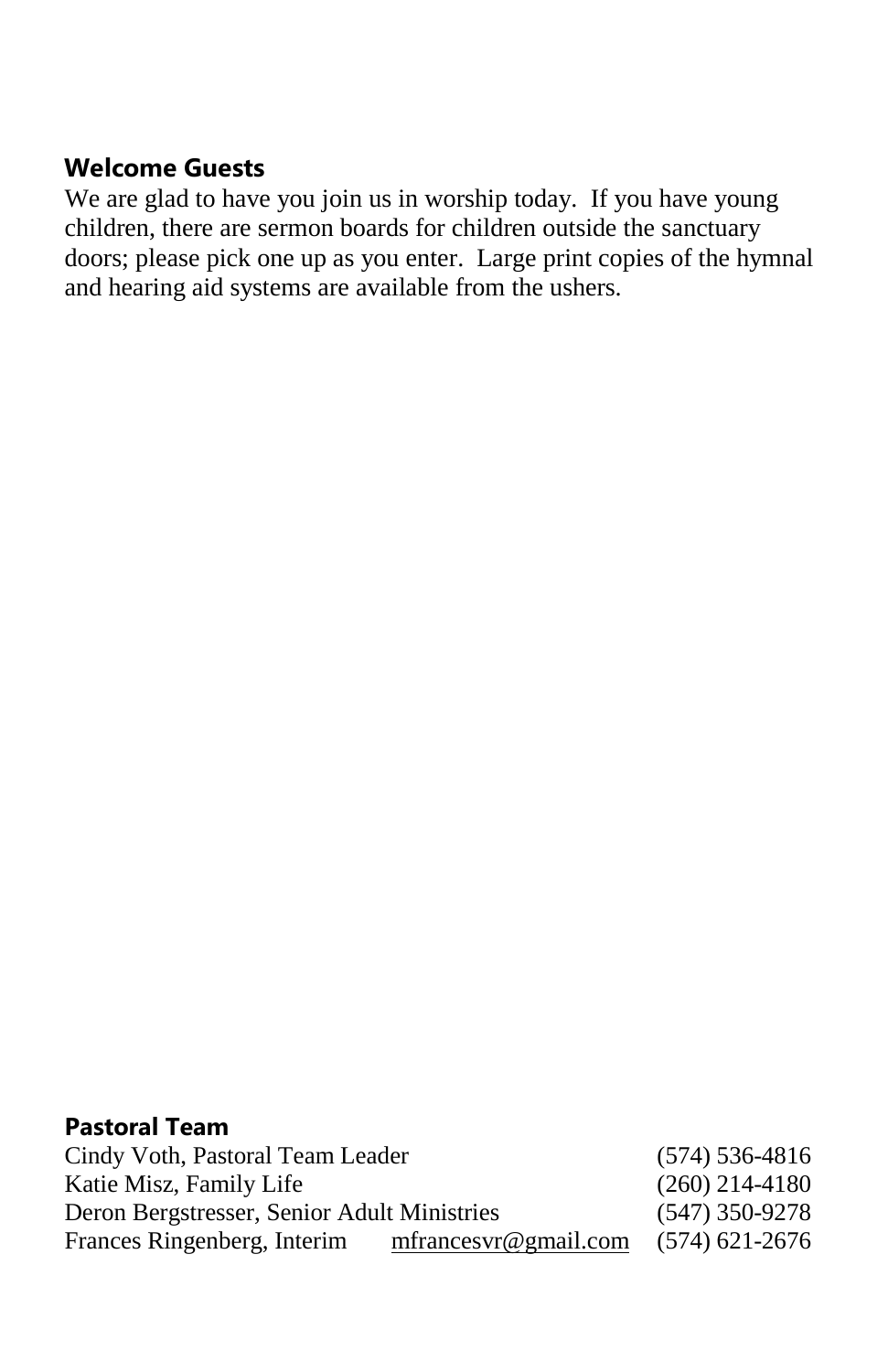# **Prayers for Brothers and Sisters**

*Nelda Nussbaum*, who celebrates her 90<sup>th</sup> birthday on Friday the 29<sup>th</sup>, for God's grace and joy to be poured out on her. Join in her celebration by signing a card for her at the table in the foyer.

For *Carlos and Celina Romero* as they grieve the loss of their dear friend and adopted mother Betty Sark.

Mennonite Mission Network requests prayer for *Colleen and Pablo Fast*, who have been asked by leadership of the Paz Church in Brazil to help shepherd a congregation in Apuí for about eight months. Pray for the Fasts as they transition from their home along the Purus River to a new culture that focuses on cattle-raising and lumber.

This week we remember in prayer young adult *Anna Smucker* who is a senior at Goshen College.

For *Judy Houtz* as she recovers from surgery she had on Thursday.

Praise for *Kalamazoo Mennonite Church*'s acquisition of meeting space in a Church of the Brethren building.